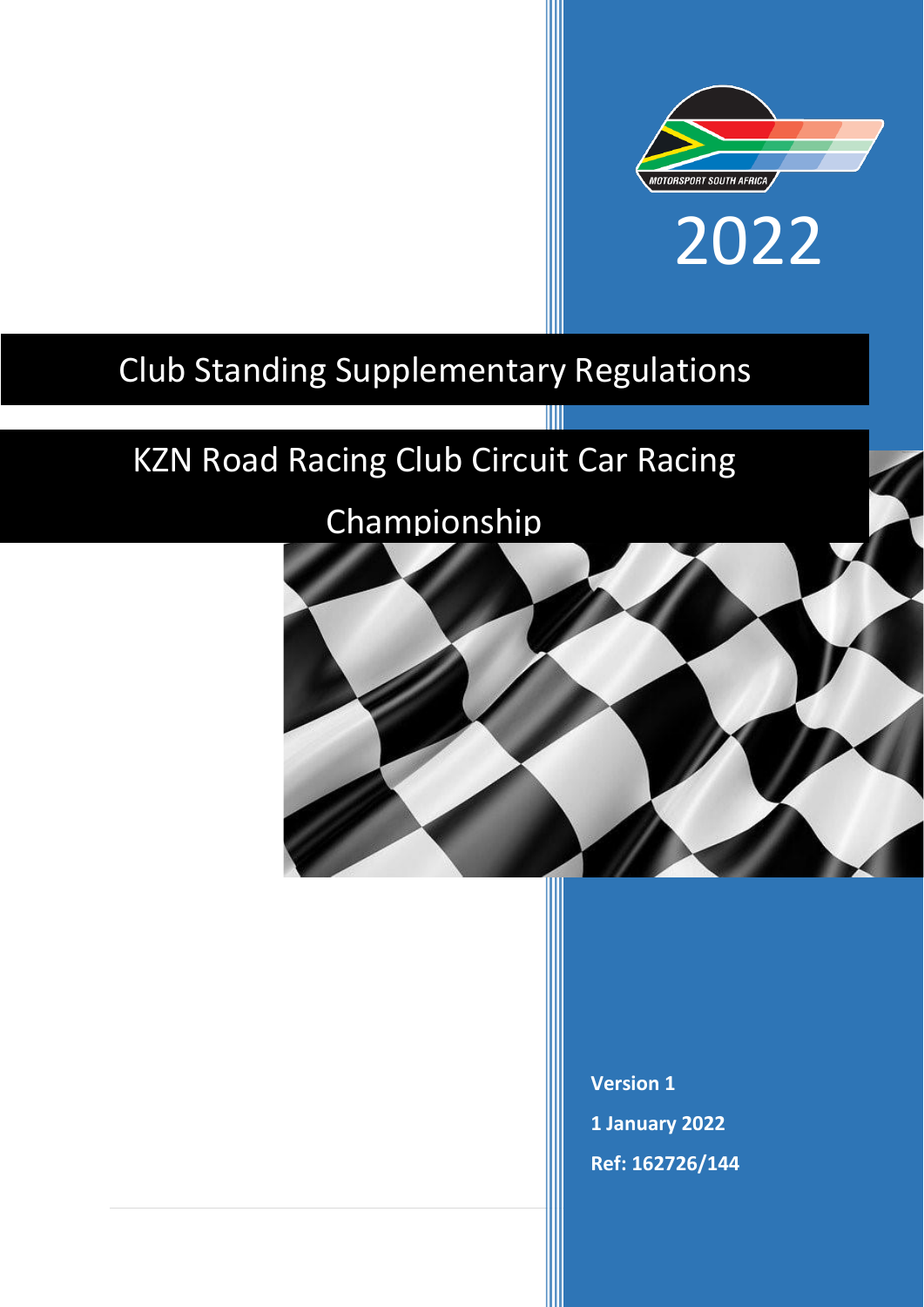

#### **REVIEW AND AMENDMENTS**

ANY proposed / desired changes to these Championship Regulations must be submitted to the Controllers for approval. The Controllers reserve the right to introduce new Regulations and / or amend existing Regulations with the approval of Motorsport South Africa (MSA).

Amendments and updates to the rules will be recorded in the Amendment Record, detailing the updated version, date of approval of the amendment and a short summary of the amendment. The new version of the rules will be published by MSA at least seven (7) days prior to the next event being held unless a shorter notice period is approved by MSA.

| <b>Modified Rule</b><br><b>Number</b> | <b>Date Applicable</b> | <b>Date of Publication</b> | <b>Clarifications</b> |
|---------------------------------------|------------------------|----------------------------|-----------------------|
|                                       |                        |                            |                       |
|                                       |                        |                            |                       |
|                                       |                        |                            |                       |

#### **AMENDMENT RECORD**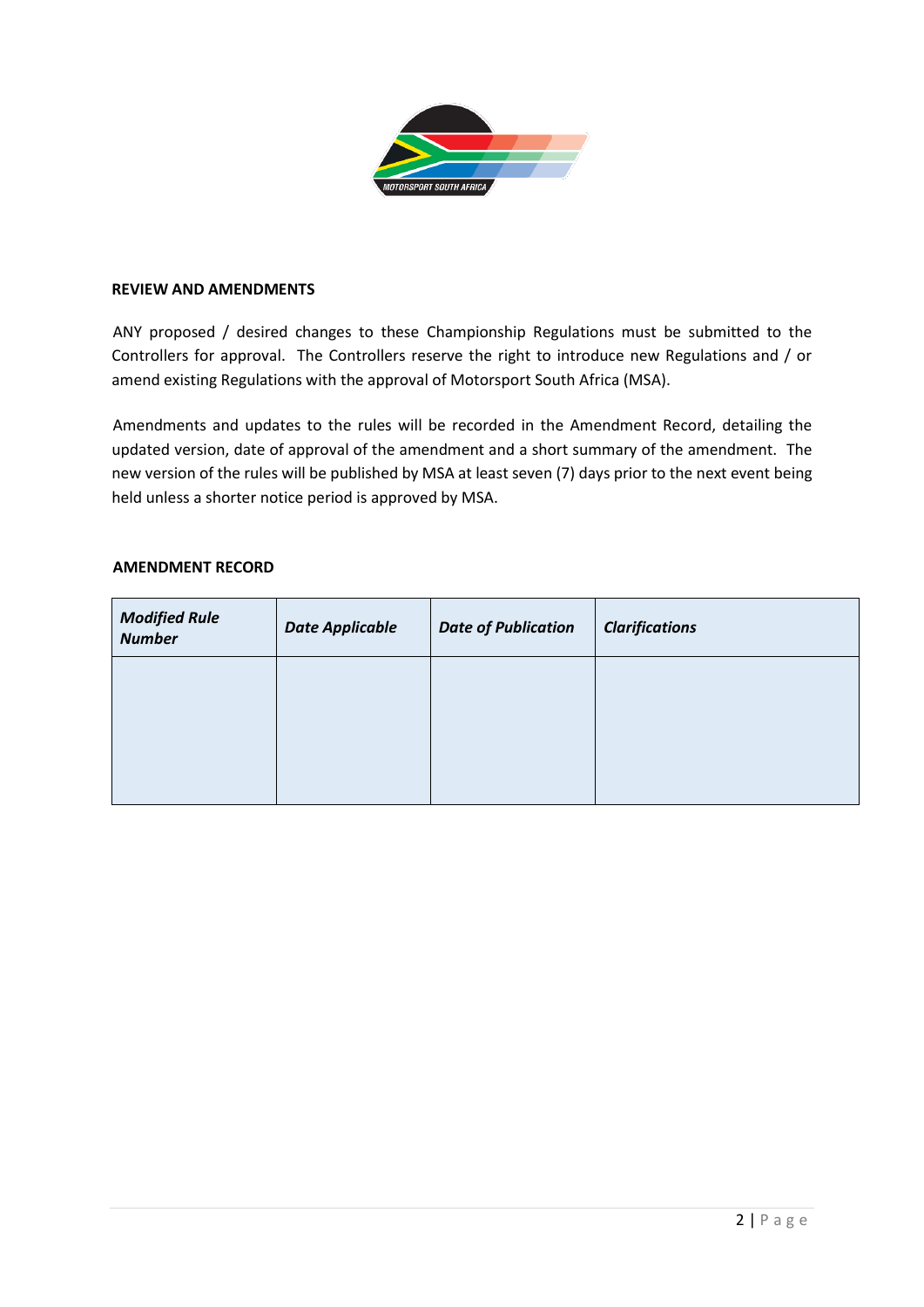## **REGULATIONS AND SPECIFICATIONS FOR THE 2022 KWAZULU NATAL CLUB CIRCUIT CAR RACING CHAMPIONSHIP**

## **THE KWAZULU-NATAL ROADRACING CLUB SERIES**

Previous race experience is not a requirement and new competitors are most welcome. Track day experience for new entrants is a must to ensure the safety of the new entrant, as well as the rest of the competitors.

## 1. **CHAMPIONSHIPS & TROPHIES**

- 1.1. The KWAZULU-NATAL ROADRACING CLUB Champions will be the overall winner from each Category Super GT, Sports Cars, Modified/ Super Modified Cars, Porsche Challenge, and Time Attack Challenge. Based on accumulated points from the respective class. Should there be a tie, then the greater number of Category wins, followed by second positions and, if required, third positions etc. will be considered in order to break the tie. Category winner badges and subsidiary championship trophies will be awarded to drivers accumulating the most points within the following classes:
	- 1.1.1 Super GT
	- 1.1.2 Sports Cars
	- 1.1.3 Modified Saloons
	- 1.1.4 Super modified Saloons
	- 1.1.5 Time Challenge
- 1.2. There will be Classes per Category which will all have Club Status
	- 1.2.1 Two classes for Super GT cars as detailed later on in these Regulations
	- 1.2.2 One class for Sports Cars for cars as detailed later on in these Regulations
	- 1.2.3 A, B, C classes for Modified and Super Modified cars as detailed later on in these regulations. Points per heat in respect of all Classes shall be awarded as detailed in these Regulations for club championship
- 1.3 The Number of participants in a Class shall be determined as the total number of cars in that class participating in any of Qualifying or Heats 1 or 2.
	- 1.3.1 All races will be club championship races, unless otherwise specified. One away event will take place outside of KZN.
	- 1.3.2 Subject to the number of competitors exceeding the minimum stipulated in the organiser's regulations for the day, the trophies shall be awarded per event as follows:
		- Sports cars 1st, 2nd & 3rd
		- Super GT Class A 1st, 2nd & 3rd, (Numbers dependant)
		- Super GT Class B 1st, 2nd & 3rd, (Numbers dependant)
		- Modified A 1st, 2nd & 3rd,
		- Modified B 1st, 2nd & 3rd
		- Modified C 1st, 2nd & 3rd,
		- Super Modified 1st, 2nd & 3rd
		- Time Challenge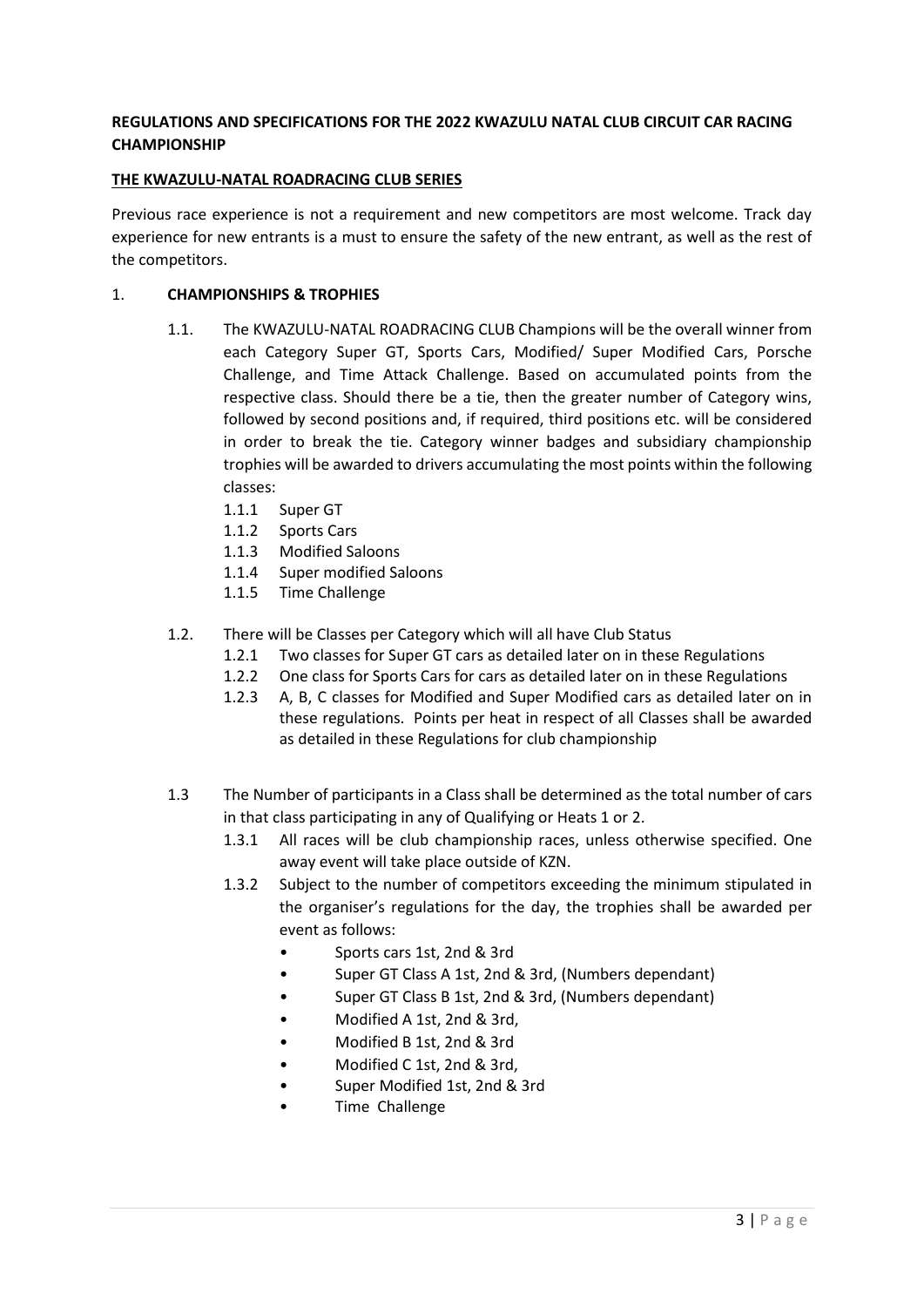1.4 Awards per event (Trophy's for the day) shall be determined as follows:

Modified A,B,C and Super modified Classes only - the highest number of laps at the lowest total race time across the two heats will determine the trophy winner and subsequent positions in each class (subject, however, to relevant regulations regarding cut-off time that may be applicable within any class). Any Competitor that breaks the immediate Cut off time will be moved up immediately (elastic rule applies). (Championship points will be allocated as per section 11.)

1.4.1 All championship race heats to be a minimum of 10 laps x 2.5km in length unless otherwise stipulated/changed by the COC

Class 6 (Time Challenge) will be Time Trial based using an "Index of performance" method to determine the overall winner.

- 1.5 For purposes of these regulations a 'racing event' is classified as qualifying and/or race heats
	- 1.5.1 Scrutineering & eligibility to compete All competitor vehicles must be presented to, and approved by, the circuit Scrutineers prior to participation in any Qualifying or Race session.
	- 1.5.2. All vehicles must comply with the specifications stipulated herein, as well as All Classes must have Log Books and Environmental Mats for each Vehicle. All vehicles must comply in full with the stipulated specifications of the Class Category in which they are entered.
	- 1.5.3. Prior to participating in its first event for the season and after any contact, incident or material modification, a competitor vehicle must be presented for, and pass, a series of inspections conducted by the Class Scrutineer
	- 1.5.5 The Race Committee may from time-to-time develop for adoption additional monitoring standards, guidelines, requirements, and/or procedures which it will then apply at its sole discretion

New competitors will be required to identify themselves by the attachment of a ribbon trailing behind the vehicle. The ribbon will be danger tape 1 meter in length and be supplied by the competitor.

 This is a requirement for the first 2 race meetings for any new competitors and will be reviewed thereafter by the Race Committee.

## 2. **Racing Numbers & Logos (All Classes)**

- 2.1. All vehicles will carry numbers and class identification by use of prefix A, B, C, or S as designated for the series. A minimum of 3 number boards must be placed on the vehicle, 1 on either side, and 1 on the Bonnet / Nosecone. Placing one on the rear of the Vehicle is recommended, but optional.
- 2.2. The Committee or race organisers may, from time-to-time, determine the positioning, size and quantity of series sponsor logos.
- 2.3. Standard Number boards will be required by all competitors as provided by the CLUB at a nominal fee. (supplied by club ensures uniformity)
- 2.4. Transgressions may result in a loss of points for the event concerned.
- 2.5. If Race numbers have not been used for a season, that number will become available for any other competitor to use. Each Competitor has the right to reserve his current Number for another season by submitting a request in writing to the Race Secretary.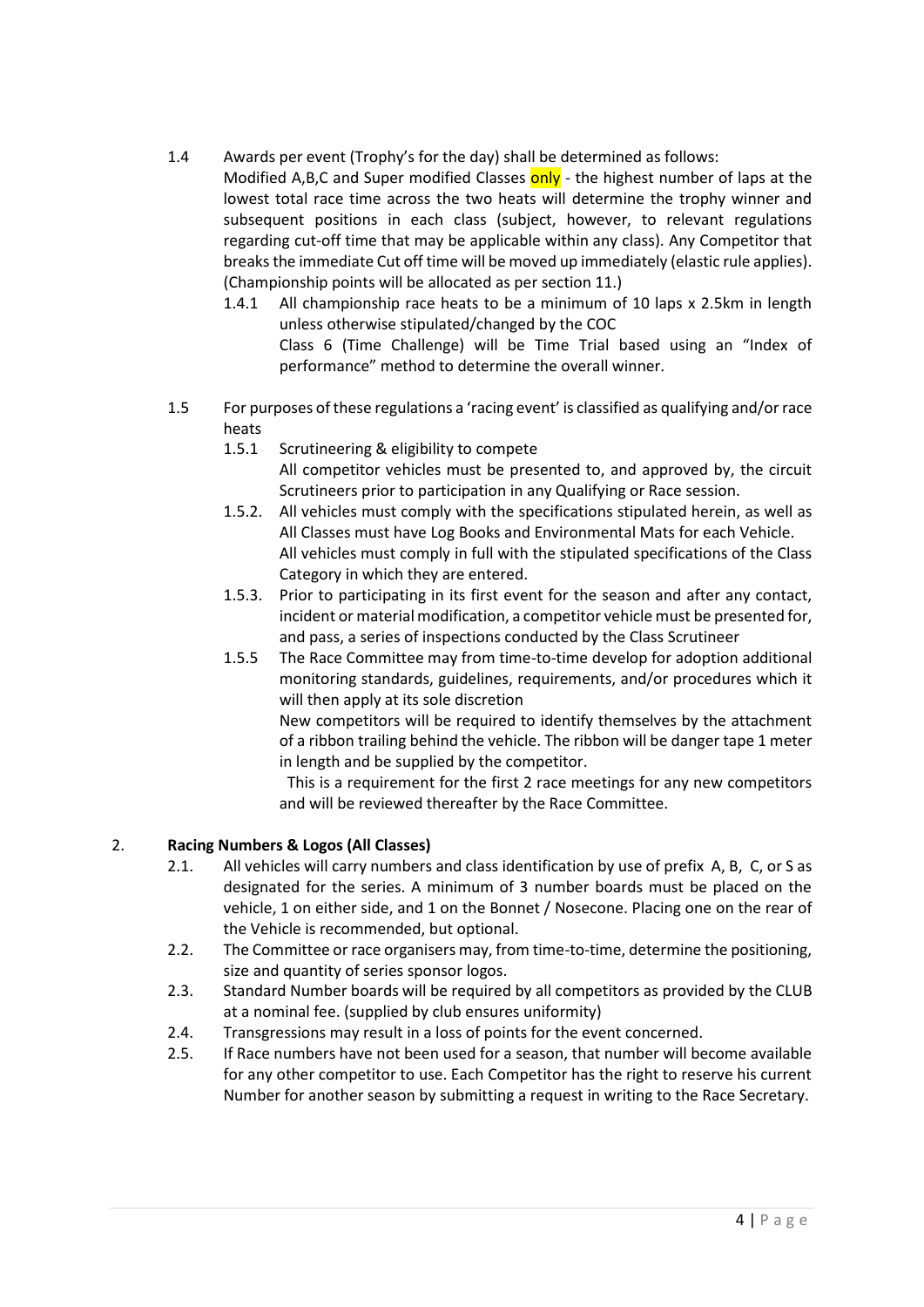## 3. **Vehicle Eligibility – Category Super GT**

- 3.1 Category Super GT has two Classes Class A and Class B
- 3.2 Class A This is limited to the use of Full Slick tyres only
- 3.3 Class B This is Limited to the use of Semi Slick tyres only Any Turbo charged or NA vehicles that do not fall into Modified or Super Modified will fall into this Class
- 3.4 Modifications are free of limitations

## 4. **Vehicle Eligibility– Category Sports Cars**

The following will place the entrant within the class:

- 4.1 The vehicle must be specifically designed for racing.
- 4.2 Motors 2000cc or less, 4 cylinder or less.
- 4.3 No permanent enclosed roofed type vehicles are eligible.
- 4.4 All Wheel drive or 4x4 vehicles are not permitted.
- 4.5 The use of any tyre is allowed, i.e. Tyres are open
- 4.6 Vehicle must abide by MSA scrutineering regulations.
- 4.7 In order for a competitor to qualify to enter the sports car class, a minimum lap time of 1min32sec at Dezzi Raceway must be achieved.
- 4.8 If not the entrant must enter the Time Attack until such time as the qualifying time is achieved.
- 4.9 Queries with regards the above Regulations are to be referred to the Sport Car Class Rep or representative of the day.
- 4.10 Any new entrants need to consult with the KZN Road Racing Sport Car Class Rep to confirm eligibility prior to the Race event they have entered.

## 4.11 **Points Scoring (Sports Cars)**

Points towards the championships will be scored per race/heat on the following basis:

| Pos | <b>Points</b> | Pos | <b>Points</b> | Pos | <b>Points</b> |
|-----|---------------|-----|---------------|-----|---------------|
|     | 25            | 6   | 10            | 11  |               |
|     | 20            |     | 9             | 12  | 4             |
| 3   | 16            | 8   | 8             | 13  | 3             |
| 4   | 13            | 9   |               | 14  |               |
|     | 11            | 10  | 6             | 15  |               |

Overall positions for the day will be determined based on cumulative points scored for the various heats. A tie in points will be resolved in favour of the competitor with the greater number of first positions, failing this seconds, thirds, etc. If a tie still remains, it will be resolved in favour of the competitor with the quickest total combined race time of all heats on the day.

## 5. **Vehicle Eligibility– Category Modified Production Cars**

- 5.1 The following will place the entrant within the modified class. Normally aspirated motors 2200cc or less, 4 cylinder or less.
- 5.2 Race Committee for the following Regulations refers to the panel comprised of, Class Rep, Head Scrutineer and the Club Chairmen. In the event there is a ruling that needs to be decided, the entrant will need to contact the class rep in order to start the process.
- 5.3 Regulations 5.4 to 5.8 are specific to any new entrants entering the category in 2022 onwards. All entrants having competed the Modified's championship in 2019 and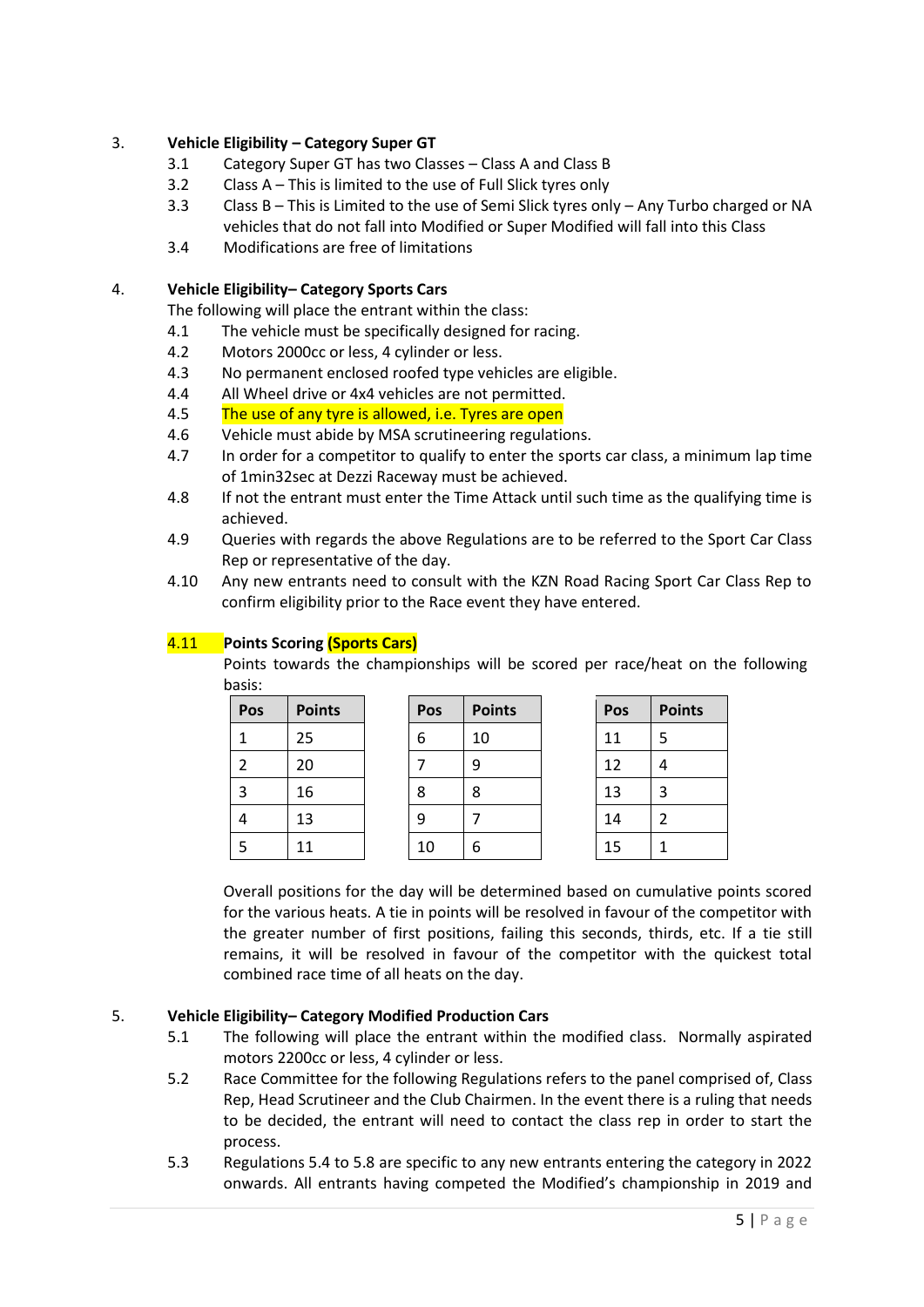prior will be allowed to enter their Vehicle as it was entered in 2019. No further modifications contravening regulations 5.4 to and including 5.8 will be allowed. If an entrant's vehicle is affected by regulations 5.4 to and including 5.8 It is the responsibility of the Entrant to contact the Class rep to document which regulations apply to their vehicle. Vehicles must be checked by the TC and passed by the TC prior to entering the 2022 events. The entrant is required to contact the TC to arrange for the inspection of the vehicle. If the vehicle that has been passed changes ownership the new owner will need to enter as a new Entrant and will therefore fall under the new Regulations and the vehicle will no longer be exempted from 5.4 to 5.8 TC details are : Craig Buckley 0828857589

- 5.4 Only permanent enclosed roofed type vehicles are eligible to race in this Category, the Race Committee may, at its discretion allow entrant to the extent that such entrants do not present a safety risk.
- 5.5 Any new entrants need to consult with the KZN Road Racing Modified' s Class Rep to confirm eligibility prior to the Race event they have entered.
- 5.6 All Wheel drive or 4x4 vehicles are not permitted in this category.
- 5.7 The use of Fiberglass or Carbon panels is allowed provided it does not present a safety risk. This is limited too, Bonnet, Front Quarter panels (Fenders), All Doors and bootlid. Roof and rear quarters must remain steel  $\frac{1}{1}$  original manufacture
- 5.8 The replacement of Front Windscreen is permitted provided the Material is polycarbonate only. Thickness must be no less then 3mm thick and braced in the Center but means of Aluminium or Steel square tube secured with Rivets/nut and bolt on the top and bottom of the windscreen frame. The windscreen must be secured using Rivets, Sikaflex or nuts and bolts.
- 5.9 The replacement of side and rear windows is permitted provided the material used is polycarbonate only, thickness no less than 1.5mm thick. The Drivers side is required to have a closed window or window safety net.
- 5.10 Space frame chassis or Tubular chassis are not permitted. A Space Frame or Tubular chassis is defined where most or all of the Unibody structure has been replaced with drawn piping. The Race committee will decide on the eligibility of a vehicle if there is any doubt.
- 5.11 Suspensions may be modified providing the original type and the manufacture's original Strut mounting points per wheel on the body are retained and utilised in the suspension setup (eg: Factory pickup points, mounting points and strut mounting points) Adjustable Camber and Caster plates are permitted and may be welded or bolted to the original factory strut mounting point. Vehicles with changes outside of this criteria will be classed in Super Modified, this will be decided by the Race committee.
- 5.12 Tyres, Only original manufacturer racing semi slicks will be accepted no matter the weather conditions and they must be of the following brand make. Bridgestone, Toyo or Dunlop. Additional brands may be used at the committee's discretion. Please ensure you have checked before purchasing tyres. No re-treaded or Re-grooved tyres are permitted. No road legal semi slicks are permitted. No additives or "paint on" chemicals may be used to increase traction or alter the compound in anyway. Tyres must remain as they were purchased from the manufacturer
- 5.13 The Modified Class cut-off times will be determined by the Race Committee for each circuit and may be published by an MSA Bulletin. Breakout times may be reviewed if there are changes to the circuit during the year.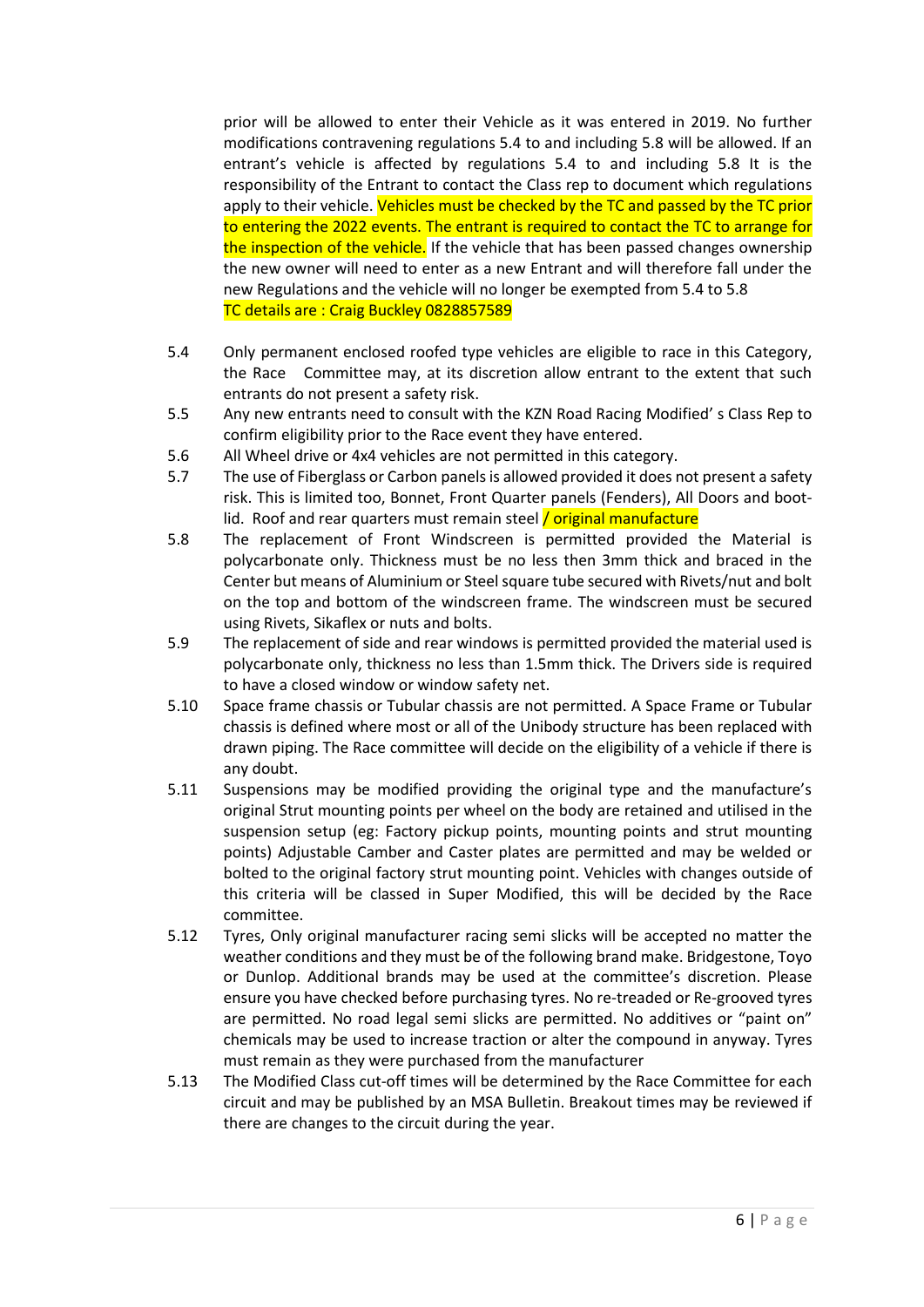A Driver exceeding a cut-off time of a class may take his club championship points scoring to the higher class as follows, Class changes are immediate and will be in effect for both heats of the day regardless of which heat in which you are deemed to have broken out. Pro-rata Points scoring will then take effect as per break out rule for your new class

Race Event 1 to 3 - 75% of points earned carried forward. Race Event 4 or 5 - 50% of points earned carried forward. Race Event 6 onwards - 0 points to be carried forward.

Dezzi Raceway

- Modified A Class cut-off time is a 1m19s thereafter will move to Super Modified's or Super GT Class B
- Modified B Class cut-off time is a 1m23s thereafter will move to Modified A
- Modified C Class cut-off time is a 1m27s. thereafter will move to Modified B

## Elastic Rule

The Breakout will require 2 laps in any 1 race event (qualifying, and race heats) where a competitor exceeds (lap time faster than) the breakout time by less than 1 second.

If you exceed the Breakout time by more than 1 second, you immediately Breakout into next class.

## 6. **Vehicle Eligibility – Category Super Modified**

The following will place the entrant within the Super modified class. Turbocharged, Super charged or rotary powered Engines. NA Motors greater then 2200cc. Motors that have more than 4 cylinders.

The following regulations from Category Modified will apply to Super Modified's. Modified's regulations 5.1 to and including 5.9

A Driver exceeding a cut-off time of a 1:17.000 will be moved to Super GT Class B, Class changes are immediate and will be in effect for both heats of the day regardless of which heat in which you are deemed to have broken out.

#### **Elastic Rule**

The Breakout will require 2 laps in any 1 race event (qualifying, and race heats) where a competitor exceeds (lap time faster than) the breakout time by less than 1 second.

If you exceed the Breakout time by more than 1 second, you immediately Breakout into next class.

## 7. **Vehicle Eligibility–Time Challenge**

This is a time based class. Vehicles do not require a roll cage as it is not racing head to head. However all vehicles will carry a 1.5kg Fire extinguisher mounted within reach of the driver whilst strapped into the race seat. All cars are subject to Race scrutiny and Competitors must comply with Scrutineers Requests.

7.1 Time Challenge will be Time Trial based using an "Index of performance" method to determine the overall winner. (Index of Performance – smallest time variance between fastest lap and slowest lap (excluding out-lap and pitting lap) To be classified as a finisher, the vehicle must have crossed the finish line and received the chequered flag.

Regulations listed below refer to all classes: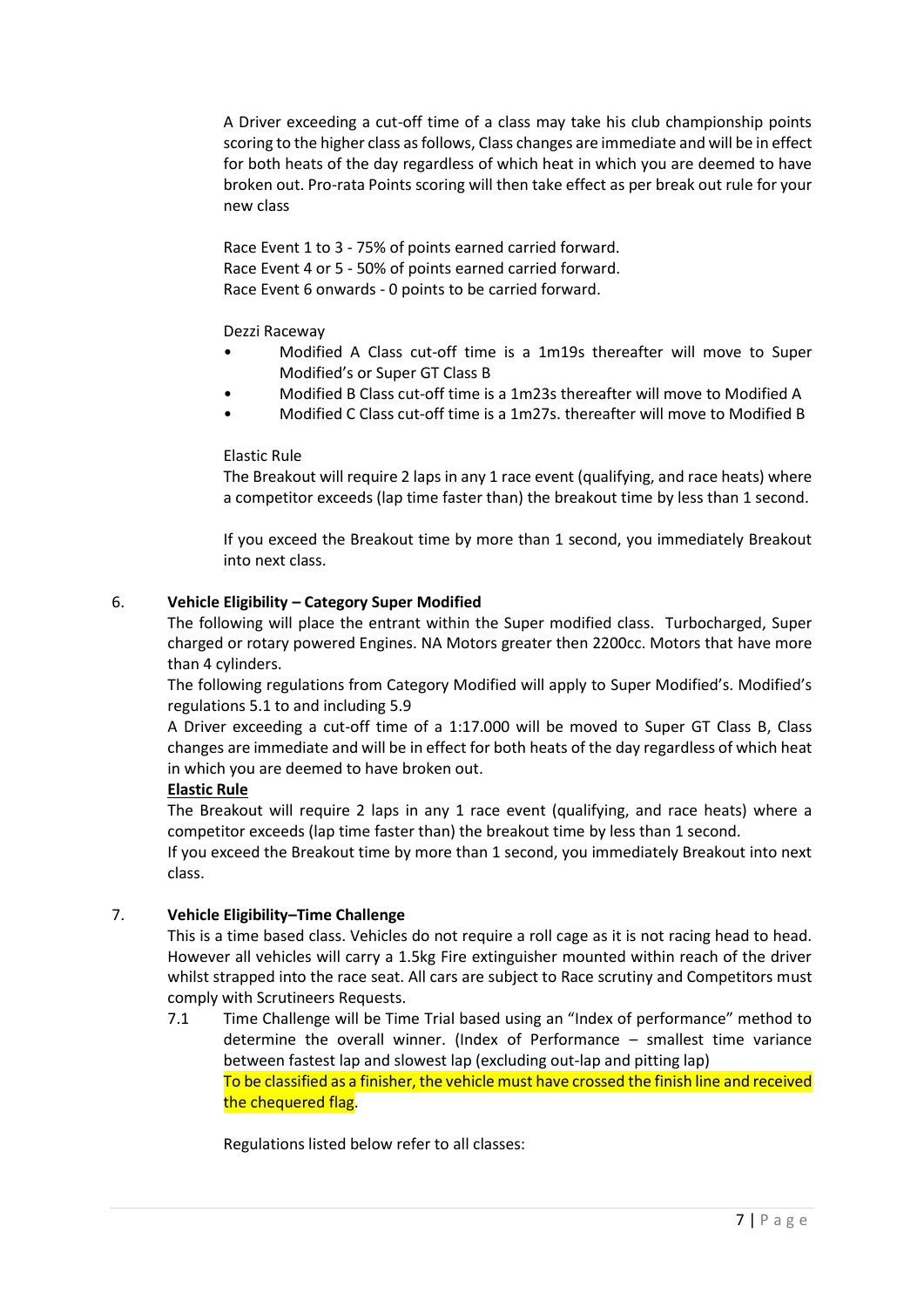## 8. **Pit Allocation:**

Car and trailers are to be removed out of the pit area immediately after offloading. Trailers are to be parked in the trailer park.

Pits are booked at the beginning of the year. If you do not have an allocated PIT, please contact your class rep before the race event.

#### 9. **Eligibility**

The Competition is open to all drivers/riders who hold current, valid MSA Competition Licences for the Category concerned and whose vehicles comply with the specifications as per the MSA Handbook and relevant regulations.

## 10. **Social media**

Social media is not to be used as a forum to raise disputes, voice personal opinions or views relating to club matters or events, discuss issues or bring the clubs name into disrepute. If there is a grievance this is to be addressed with your class rep who will bring it to the committee meeting. If a club member comments negatively or brings the clubs name into disrepute, the Committee will discuss the issue at the next committee meeting and the member will be issued with one of the following.

- 10.1 Warning
- 10.2 Suspension from club events (time determined by committee)
- 10.3 Banned from all club events

## 11. **All Entries**

- 11.1 Should the number of entries received for a particular category exceed the maximum number of starters as determined by the MSA Safety Commission, the following criteria shall apply:
- 11.2 Entries will be accepted, in the order of being received, up to a maximum of 32 cars only
- 11.3 Thereafter, as additional entries are received, these entries will be placed on a reserve entry list, in order of receipt, in accordance with GCR 101.
- 11.4 Competitors whose entries have been placed on a reserve list who are not permitted to start will have their entry fee refunded in accordance with GCR 109.
- 11.5 The organisers reserve the right to cancel or amalgamate a category should less than 6 entries be received

#### 12. **Safety List**

12.1 Roll-over protection

A roll bar with at least six mounting points or roll cage as per MSA is required for all Race Classes. The primary aim of the Rollover Structure, when correctly designed and installed, is to reduce the risk of injury to the occupant/s.

- 12.2 The design and construction of the Rollover Structure, where not covered by individual racing category regulations and specifications, must as both applicable and appropriate, comply to the minimum requirements as stipulated in Appendix J of the FIA Articles in so far as they relate to the ability to withstand the prescribed vertical and lateral loads and allowable elastic and permanent deformation of the primary member of the rollover structure, to a maximum of 50mm
- 12.3 Taking the above parameters into consideration, the general configuration, with the driver in the normal seated position and safety harness securely on and ready to compete, the rollover structure shall:
- 12.4 Be at a minimum height of 50 mm above the driver's helmet measured from a horizontal line drawn across the top of the primary rollover member;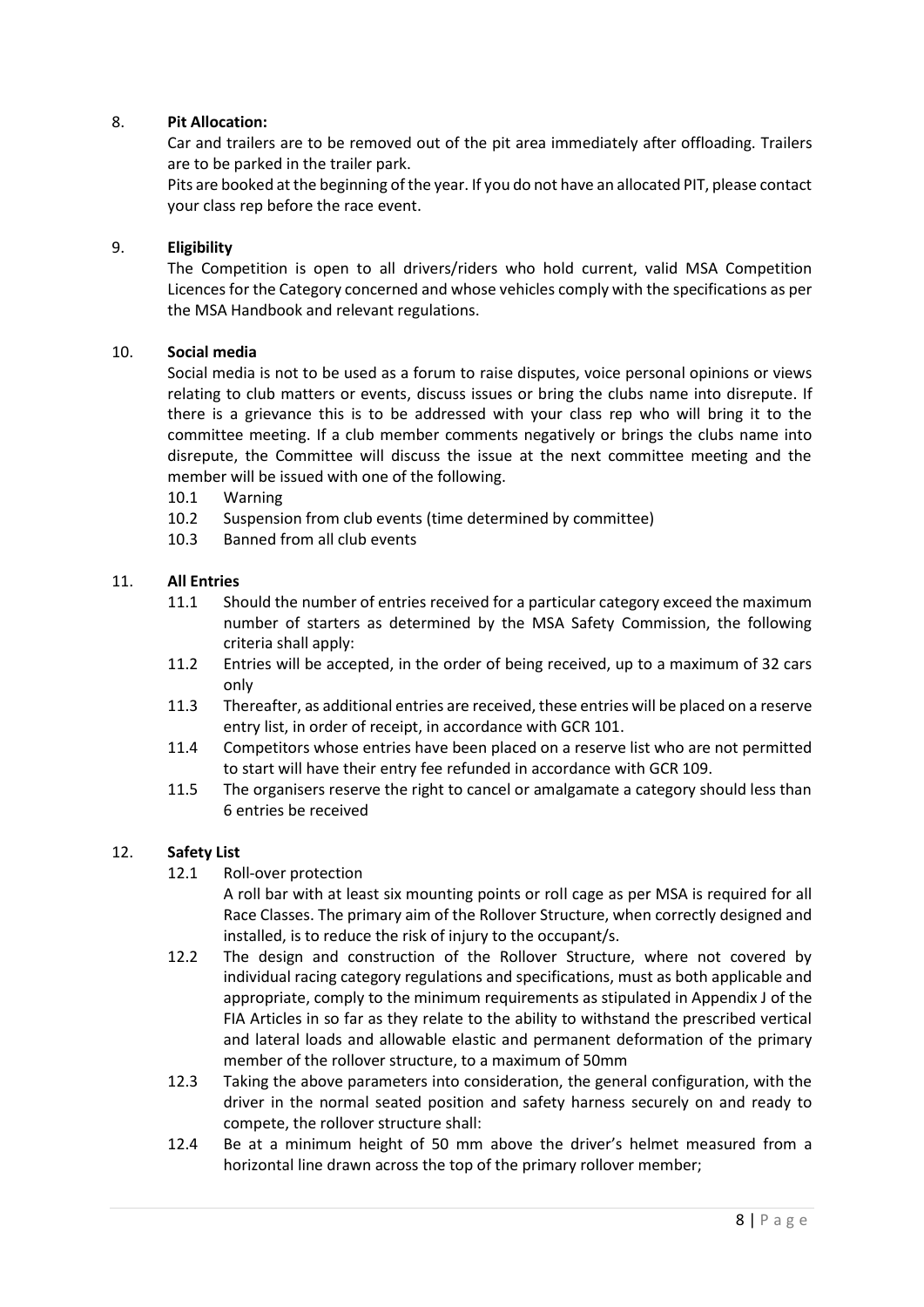- 12.5 Be designed such that the primary member of the rollover structure shall not overhang the driver's helmet;
- 12.6 In combination with the vehicle structure shall not leave unprotected any part of the drivers shoulder profile when viewed from the front or rear of the vehicle;
- 12.7 Be adequately braced longitudinally and laterally.

## 12.8 **Dispensation**

- 12.8.1 Where the rollover structure does not fully meet the above requirements and the safety of the driver is not compromised, the Clerk of Course, in his sole discretion, may allow the competitor to compete; and
- 12.8.2 Where MSA, in special cases, has given dispensation to period vehicles which were not originally fitted with a rollover structure as in for example, frontengine Historic Single Seaters – in both cases (10.1.7 and 10.1.8) an indemnity must be signed by the competitor/s attesting in writing their understanding of the additional risk of death or injury arising from their use of the vehicle without fully compliant rollover protection equipment. A MSA indemnity document – rollover protection- needs to be completed before the competitor will be allowed to compete

## 12.9 **Fire extinguisher Compulsory all Classes**

Fire extinguisher of 1.5 kilogram minimum extinguishing capacity must be fitted. Proof of service or purchase must be furnished in accordance with MSA regulation GCR 257. Fire extinguisher to be within reach of driver with harness done up. A decal should be positioned to show the marshals the location of the extinguisher.

#### 12.10 **Wheel Studs**

Wheel nuts should have at least 1.5 x diameter's engagement with studs. Closed nuts are not allowed.

#### 12.11 **Brakes**

Brake callipers to be attached to suspension using Grade 8.8 or better bolts. Brake discs should not show evidence of structural cracking. Brake hoses should be in good condition and must not rub against moving parts such as wheels, tires or the ground. Brake fluid to be replaced at least yearly, and should appear clean and be uncontaminated. The level of brake fluid should be within limits before every race. Brake pads must have at least 3mm of friction material left before every race.

Brake pedal must be firm, and have the correct travel.

All cars must have visible working brake lights at the rear.

## 12.12 **Electrical system**

Battery cut-off switches to be fitted to All Racing Classes and must be accessible to marshalls from outside the car as well as being accessible to the driver when fully belted into the Race car. A decal should show the position of the cut-off switch and the direction to turn the power off. Batteries to be securely mounted and covered if mounted in the driver area. Wiring to be in good condition and connections should be insulated. Grommets should be fitted where the wiring goes through all panels. When the Battery cut-off is switched off, it must completely cut ALL electric power and the engine must stop

#### 12.13 **Clothing**

Fire Retardant Racing overalls, Gloves and Shoes to be worn by all Racing Class competitors. Fully enclosed shoes, Shirt, Trousers and gloves to be worn by all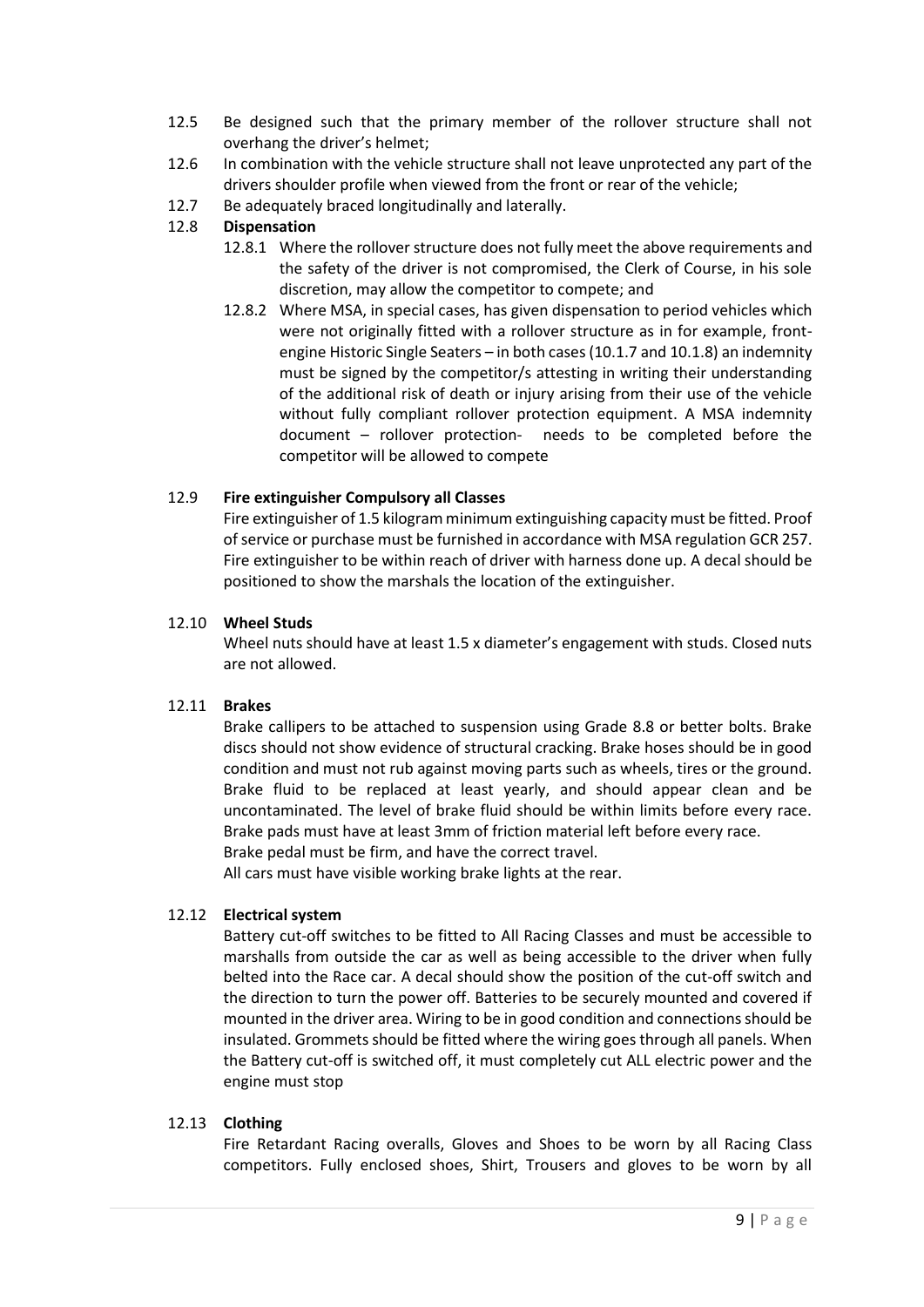competitors Full face, double D- Clip Helmets are to be worn by all competitors and must be in good condition. Time challenge to wear long sleeve cotton shirt, cotton trousers and closed shoes.

#### 12.14 **Seat Belts**

Safety belts/harnesses Four, Five or six Point, shall be fitted in accordance with the requirements of the MSA safety commission. The harness must be in good condition. All belts expiry and grace period must be within the GCR rulings.

#### 12.15 **Other**

All cars shall, at a minimum, have 2 mirrors, positioned such as to have an unobstructed view behind the car. Sump, gearbox and diff drain plugs, oil filters or threaded fittings, shall be safety-wired in place. Indicated towing points are to be provided front and rear. No loose carpets or other items shall be present in the car. All headlight glass to be taped. Engine oil to breathe into a catch min 2l tank or inlet manifold. Cooling system to breathe into a catch tank. Ethylene –Glycol (antifreeze) is not permitted in the cooling systems.

Steering wheel and seat must be securely mounted to the satisfaction of the scrutineer.

All competitors must have an Eco mat placed under the cars running gear at all times, that the car is stationary in the pit area

## 12.16 **Yellow Card system** - The "Yellow card" will be issued by the CoC on the day of the Race Event.

- First "Yellow card" valid for 3 races meetings as a prescribed warning against poor Sportsman like behaviour as detailed in the Code of Conduct. This includes but not limited to use of abusive or foul language against another competitor or official.
- Second "Yellow card", will incur a 30 second penalty time onto your race time and extends card by further 3 races.
- Third "Yellow card", will incur an exclusion from racing the remainder of the current event and will miss the following race event. (if a 3rd card occurs on last race of the season, the competitor will miss the first event of the next season) When a competitor is issued a "Yellow Card" They are required to place a Yellow Sticker on Top left of their Number board on both sides of the vehicle.

#### 13. **Championship Points**

13.1 Championship points will be calculated as per point allocations per individual heats.

#### **Modifieds A,B,C & Super Modifieds:**

A Finisher is determined as follows a motor vehicle must have completed at least two thirds of the race distance under its own power. This is defined as follows  $-$  The number of Laps for the Race, divided by three, Multiplied by 2 and rounded to the Nearest Number.

|   | Lap | Race                                 |   |   | <u>laps</u> | must | be | completed |
|---|-----|--------------------------------------|---|---|-------------|------|----|-----------|
| 9 | Lap | Race                                 |   | ь | laps:       | must | be | completed |
|   | Lap | Race                                 |   |   | laps:       | must | be | completed |
|   | Lap | Race                                 | ٠ | 5 | laps        | must | be | completed |
|   |     | Lap Race $-4$ Laps must be completed |   |   |             |      |    |           |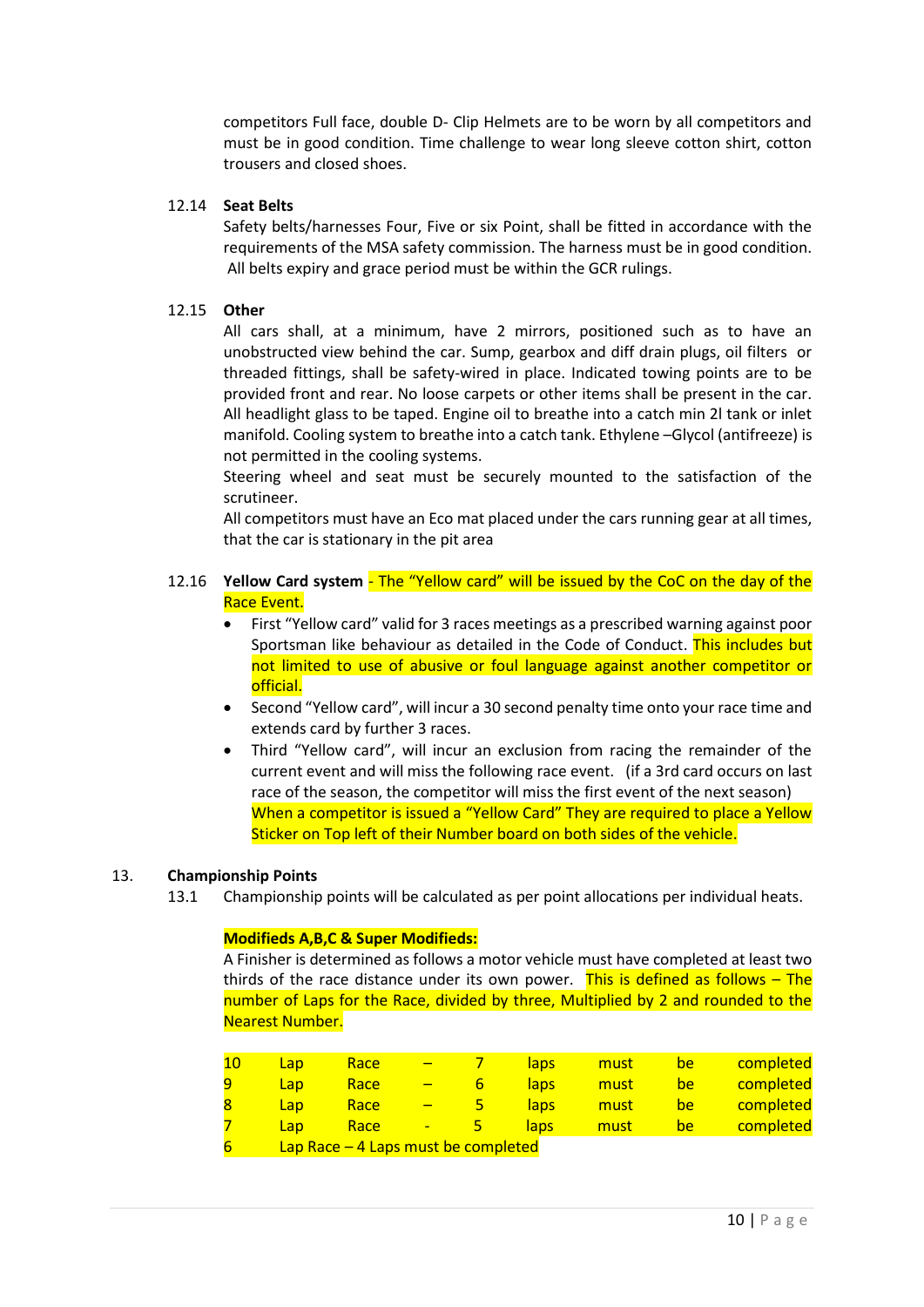A DNF is determined as motor vehicle that does not complete at least two thirds of the total laps rounded to the nearest lap for that race heat. If a competitor does not complete two thirds they will not be allowed to score points for that heat.

The Last event of the year is for double points in both heats  $-\frac{\text{All Classes}}{\text{All Classes}}$ 

Away KZNRRC events will carry an additional 25 points for attendance. All Competitors lowest scoring event (2 heats) will be disregarded when calculating the final championship standings for all classes.

## 13.2 Points allocated per heat finish positions are as follows:

| Pos | <b>Points</b> | Pos | <b>Points</b> | Pos | <b>Points</b> |
|-----|---------------|-----|---------------|-----|---------------|
|     | 25            | 6   | 10            | 11  |               |
|     | 20            |     | 9             | 12  |               |
| 3   | 16            | 8   | 8             | 13  | 3             |
| 4   | 13            | 9   |               | 14  |               |
| э   | 11            | 10  | 6             | 15  |               |

## 14. **Race Distance (All classes other than Modifieds A,B,C & Super Modifieds)**

Each race meeting or round of a championship will generally consist of two separate races, each with a minimum race distance of 24 kilometres and a maximum race distance will not exceed 50 kilometres. All distances will be to the next completed lap. Notwithstanding the above, an organiser may apply to MSA for permission to run one race only at a particular meeting under exceptional circumstances. Race distance in this case may not exceed 50 kilometres, unless permission to the contrary is granted by MSA. To be classified as a finisher, the vehicle must have crossed the finish line and received the chequered flag under its own power.

The promoters of each event will at their own discretion be allowed to increase the race distance.

#### 15. **Fuel**

Strictly no Methanol or Methanol blended fuels are permitted. Strictly no Nitrous permitted.

#### 16. **Tampering**

If an entrant or competitors team is caught tampering with a competitor's equipment, or vehicle. They will be asked to leave and only be allowed to re-enter their next KZNRRC event, subject to the committee approval.

#### 17. **Grid Positions**

Grid positions for heat 1 will be as per qualifying. Heat 2 will be as per finish positions of Heat 1. If timing is not available Points standing to date will determine grid position for heat 1.

It is up to the competitor to know their track position prior to the start of the race, failing to do so will result in driver starting from the back.

If transponder/timing is to fail, driver will be placed behind the last driver in his or her category.

## 17.1 **Modifieds Classes Only**

Heat 2 per event will have the top 5 (from heat 1 results) draw a numbered ball out of a hat, the numbered ball will indicate (determine) the grid position for heat 2 for the top 5 from Heat 1, the rest of the grid is determined as per heat 1 results. The